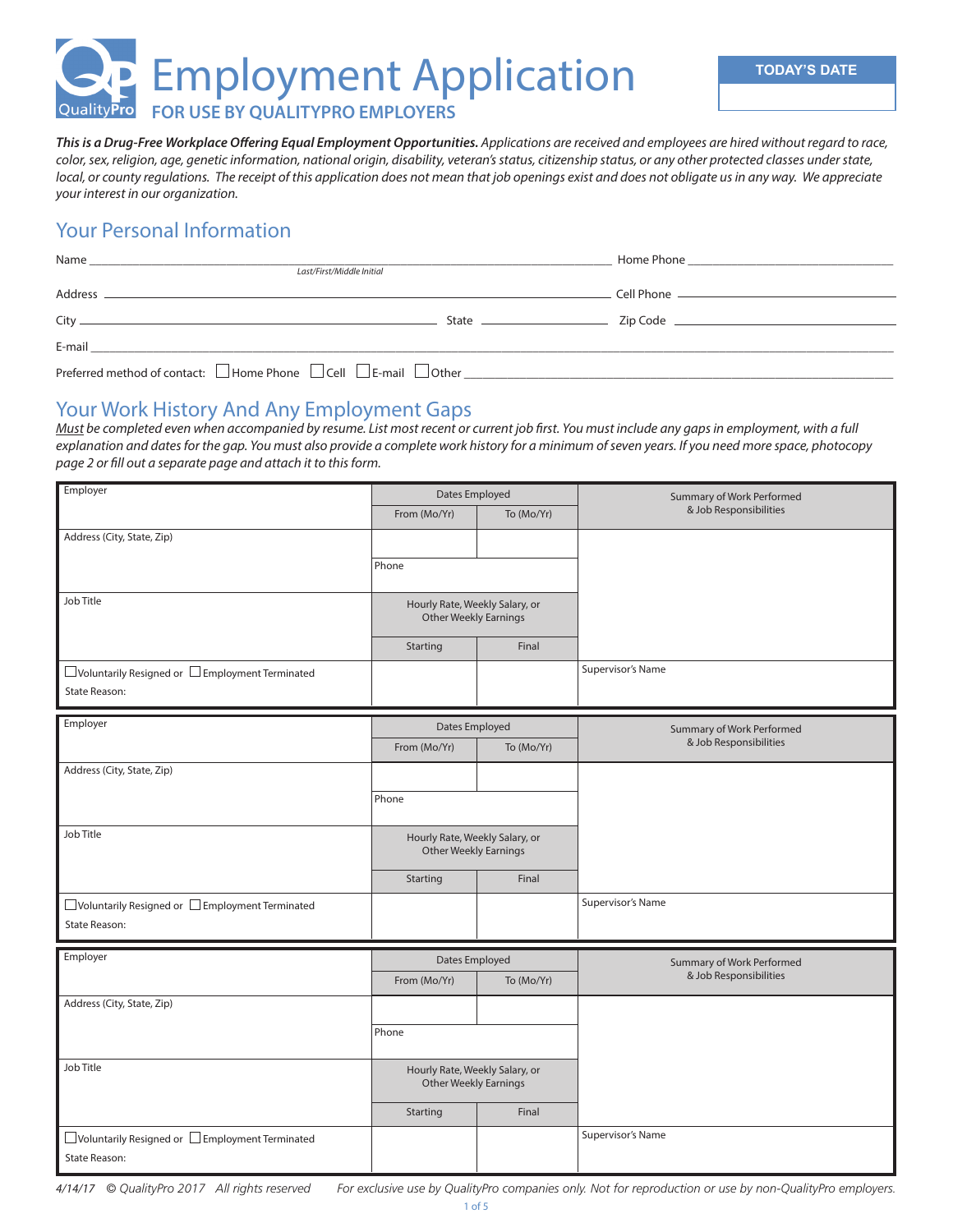#### More Work History If you need more space, please photocopy this page or fill out a separate page and attach to this form.

| Employer                                                                           | <b>Dates Employed</b>                                          |            | Summary of Work Performed                           |
|------------------------------------------------------------------------------------|----------------------------------------------------------------|------------|-----------------------------------------------------|
|                                                                                    | From (Mo/Yr)                                                   | To (Mo/Yr) | & Job Responsibilities                              |
| Address (City, State, Zip)                                                         |                                                                |            |                                                     |
|                                                                                    | Phone                                                          |            |                                                     |
|                                                                                    |                                                                |            |                                                     |
| Job Title                                                                          | Hourly Rate, Weekly Salary, or                                 |            |                                                     |
|                                                                                    | <b>Other Weekly Earnings</b>                                   |            |                                                     |
|                                                                                    | Starting                                                       | Final      |                                                     |
| $\Box$ Voluntarily Resigned or $\Box$ Employment Terminated                        |                                                                |            | <b>Supervisor's Name</b>                            |
| State Reason:                                                                      |                                                                |            |                                                     |
| Employer                                                                           |                                                                |            |                                                     |
|                                                                                    | Dates Employed                                                 |            | Summary of Work Performed<br>& Job Responsibilities |
|                                                                                    | From (Mo/Yr)                                                   | To (Mo/Yr) |                                                     |
| Address (City, State, Zip)                                                         |                                                                |            |                                                     |
|                                                                                    | Phone                                                          |            |                                                     |
| Job Title                                                                          |                                                                |            |                                                     |
|                                                                                    | Hourly Rate, Weekly Salary, or<br><b>Other Weekly Earnings</b> |            |                                                     |
|                                                                                    |                                                                |            |                                                     |
|                                                                                    | Starting                                                       | Final      |                                                     |
| □ Voluntarily Resigned or □ Employment Terminated<br>State Reason:                 |                                                                |            | Supervisor's Name                                   |
|                                                                                    |                                                                |            |                                                     |
| Employer                                                                           | Dates Employed                                                 |            | Summary of Work Performed                           |
|                                                                                    | From (Mo/Yr)                                                   | To (Mo/Yr) | & Job Responsibilities                              |
| Address (City, State, Zip)                                                         |                                                                |            |                                                     |
|                                                                                    | Phone                                                          |            |                                                     |
|                                                                                    |                                                                |            |                                                     |
| Job Title                                                                          | Hourly Rate, Weekly Salary, or<br>Other Weekly Earnings        |            |                                                     |
|                                                                                    |                                                                |            |                                                     |
|                                                                                    | Starting                                                       | Final      |                                                     |
| $\exists$ Voluntarily Resigned or $\,\Box$ Employment Terminated                   |                                                                |            | <b>Supervisor's Name</b>                            |
| State Reason:                                                                      |                                                                |            |                                                     |
| Employer                                                                           | Dates Employed                                                 |            | Summary of Work Performed                           |
|                                                                                    | From (Mo/Yr)                                                   | To (Mo/Yr) | & Job Responsibilities                              |
| Address (City, State, Zip)                                                         |                                                                |            |                                                     |
|                                                                                    | Phone                                                          |            |                                                     |
|                                                                                    |                                                                |            |                                                     |
| Job Title                                                                          | Hourly Rate, Weekly Salary, or                                 |            |                                                     |
|                                                                                    | Other Weekly Earnings                                          |            |                                                     |
|                                                                                    | Starting                                                       | Final      |                                                     |
| □ Voluntarily Resigned or □ Employment Terminated                                  |                                                                |            | Supervisor's Name                                   |
| State Reason:                                                                      |                                                                |            |                                                     |
| Employer                                                                           |                                                                |            |                                                     |
|                                                                                    | Dates Employed                                                 |            | Summary of Work Performed<br>& Job Responsibilities |
|                                                                                    | From (Mo/Yr)                                                   | To (Mo/Yr) |                                                     |
| Address (City, State, Zip)                                                         |                                                                |            |                                                     |
|                                                                                    | Phone                                                          |            |                                                     |
| Job Title                                                                          |                                                                |            |                                                     |
|                                                                                    | Hourly Rate, Weekly Salary, or<br><b>Other Weekly Earnings</b> |            |                                                     |
|                                                                                    |                                                                |            |                                                     |
|                                                                                    | Starting                                                       | Final      |                                                     |
| $\square$ Voluntarily Resigned or $\square$ Employment Terminated<br>State Reason: |                                                                |            | <b>Supervisor's Name</b>                            |
|                                                                                    |                                                                |            |                                                     |

*4/14/17 © QualityPro 2017 All rights reserved For exclusive use by QualityPro companies only. Not for reproduction or use by non-QualityPro employers.*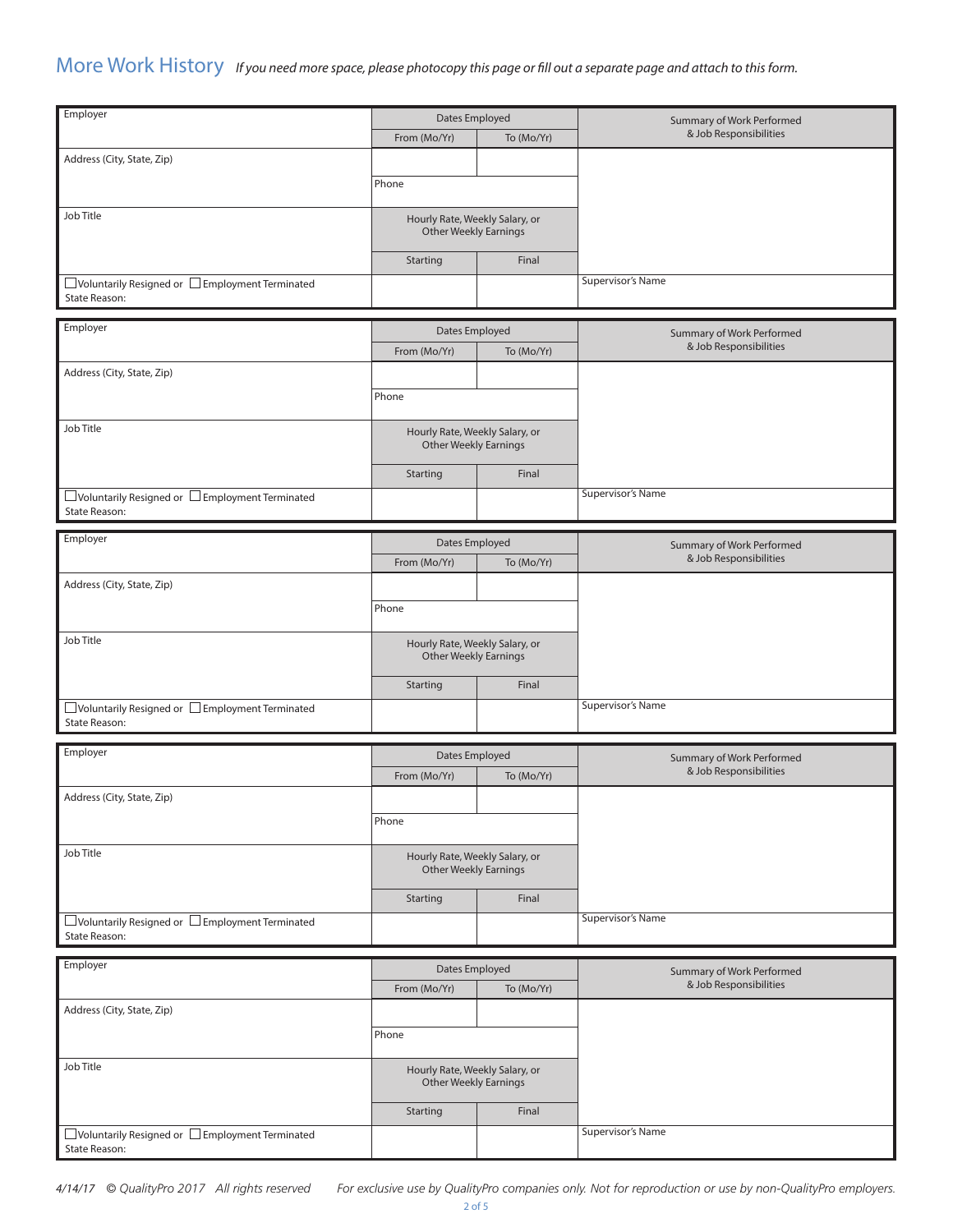# Tell Us About Yourself

| You must answer every question on this application. If a question does not apply, put "N/A." Please print. |  |  |  |  |  |
|------------------------------------------------------------------------------------------------------------|--|--|--|--|--|
|------------------------------------------------------------------------------------------------------------|--|--|--|--|--|

| What are your pay expectations? $\frac{1}{2}$ $\frac{1}{2}$ when can you start work? (Date)                                                                                                                                       |
|-----------------------------------------------------------------------------------------------------------------------------------------------------------------------------------------------------------------------------------|
| How were you referred to us? (If you were referred by a person, please provide the name)                                                                                                                                          |
| Have you completed an application here before? $\Box$ Yes $\Box$ No If yes, date/location $\Box$                                                                                                                                  |
|                                                                                                                                                                                                                                   |
| Are you available to work (Check any that apply): $\Box$ Full-time $\Box$ Part-time $\Box$ Temporary $\Box$ Nights $\Box$ Weekends                                                                                                |
| Are there any days or times during the week that you are not available to work? $\Box$ Yes $\Box$ No<br>(Reasonable accommodation of religious needs that do not create an undue hardship will be considered, if applicable)      |
|                                                                                                                                                                                                                                   |
| If necessary, can you provide proof that you are over any minimum work age requirement? $\Box$ Yes $\Box$ No                                                                                                                      |
| Are you willing to work overtime? $\Box$ Yes $\Box$ No Do you have steady transportation to work? $\Box$ Yes $\Box$ No                                                                                                            |
| Can you travel, if required? $\Box$ Yes $\Box$ No What percentage of time?                                                                                                                                                        |
| Are you on a layoff and subject to recall? $\Box$ Yes $\Box$ No May we contact your present employer? $\Box$ Yes $\Box$ No                                                                                                        |
| How much time have you lost from work during the past 12 months?<br>The matrix and the matrix and the past 12 months?<br>The matrix and the matrix and the matrix and the matrix and the matrix and the matrix and the matrix and |
| Are you now, or do you expect to be, engaged in any other business or employment while working here? $\Box$ Yes $\Box$ No                                                                                                         |
|                                                                                                                                                                                                                                   |
| Are you presently an officer, employee, or employer of another business in our industry or with whom we compete? $\Box$ Yes $\Box$ No                                                                                             |
|                                                                                                                                                                                                                                   |
|                                                                                                                                                                                                                                   |
| Have you ever been terminated from employment or asked to resign from a job? $\Box$ Yes $\Box$ No                                                                                                                                 |
|                                                                                                                                                                                                                                   |
| Why do you desire to make a change? Department of the control of the control of the control of the control of the control of the control of the control of the control of the control of the control of the control of the con    |
| Are you legally eligible to work in the United States? $\Box$ Yes $\Box$ No (Proof of citizenship status/identity required upon hire)                                                                                             |
|                                                                                                                                                                                                                                   |
|                                                                                                                                                                                                                                   |
|                                                                                                                                                                                                                                   |
|                                                                                                                                                                                                                                   |
| Have you ever been a customer of ours?<br>UYes  U No If yes, what services did you receive?<br>U Nonel Communication Communication Communication and Communication of the UVes UVes UVes International UVes                       |
| <b>Tell Us About Your Special Skills And Qualifications</b><br><u> 1989 - Johann Stoff, Amerikaansk politiker (* 1908)</u>                                                                                                        |
|                                                                                                                                                                                                                                   |
|                                                                                                                                                                                                                                   |
|                                                                                                                                                                                                                                   |

 $\Box$  . The contribution of the contribution of the contribution of the contribution of the contribution of the contribution of the contribution of the contribution of the contribution of the contribution of the contributi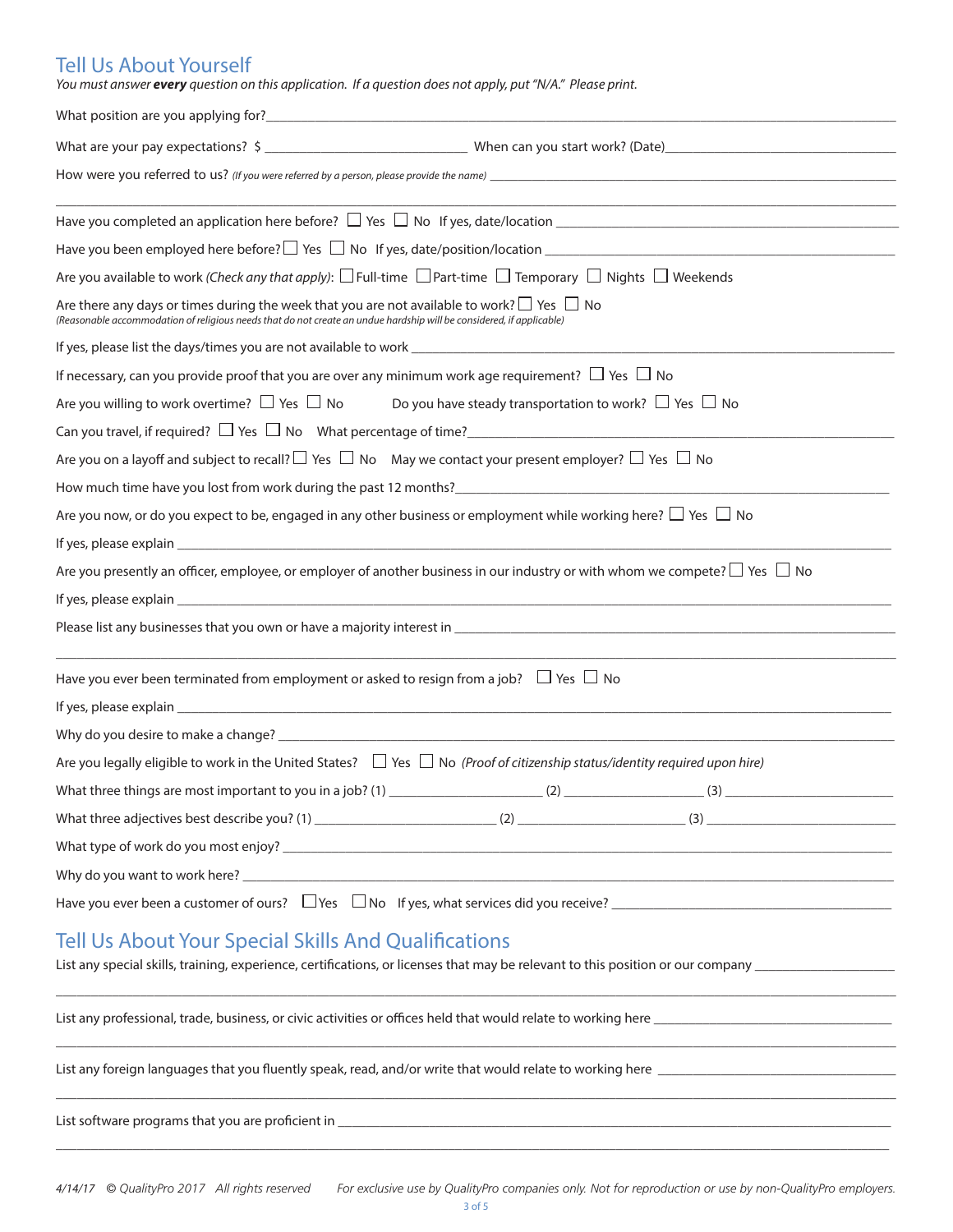### Your Educational Background

| Schooling                             | Did you<br>graduate?       | Years<br>completed | Degree received and<br>major subject | Name of school | Location |
|---------------------------------------|----------------------------|--------------------|--------------------------------------|----------------|----------|
| High School or GED                    | $\Box$ Yes $\Box$ No       |                    |                                      |                |          |
| Trade, Business, or<br>Correspondence | $\Box$ Yes $\Box$ No       |                    |                                      |                |          |
| College                               | $\square$ Yes $\square$ No |                    |                                      |                |          |
| <b>Graduate School</b>                | $\Box$ Yes $\Box$ No       |                    |                                      |                |          |

### Tell Us About Your Driving Record

*Necessary for positions that may require use of a personal or company vehicle for work*

| Do you hold a valid and unexpired Driver's License that is not currently suspended or revoked? $\Box$ Yes $\Box$ No                        |  |
|--------------------------------------------------------------------------------------------------------------------------------------------|--|
| If yes, provide the state                                                                                                                  |  |
| Have you been convicted of any moving violation(s) in the last 5 years? $\Box$ Yes $\Box$ No If yes, give date(s) and explanation of each: |  |

## Military Service

| <b>Branch of Service</b> |  | Rank at Discharge (if applicable)              |
|--------------------------|--|------------------------------------------------|
| Dates of Service: From   |  | List Duties and Special Training and/or Skills |

 $\Box$  . The contribution of the contribution of the contribution of the contribution of the contribution of the contribution of the contribution of the contribution of the contribution of the contribution of the contributi  $\Box$  . The contribution of the contribution of the contribution of the contribution of the contribution of the contribution of the contribution of the contribution of the contribution of the contribution of the contributi

\_\_\_\_\_\_\_\_\_\_\_\_\_\_\_\_\_\_\_\_\_\_\_\_\_\_\_\_\_\_\_\_\_\_\_\_\_\_\_\_\_\_\_\_\_\_\_\_\_\_\_\_\_\_\_\_\_\_\_\_\_\_\_\_\_\_\_\_\_\_\_\_\_\_\_\_\_\_\_\_\_\_\_\_\_\_\_\_\_\_\_\_\_\_\_\_\_\_\_\_\_\_\_\_\_\_\_\_\_\_\_\_\_\_\_\_\_\_\_\_

### Non-Compete Agreement

Are you currently subject to a Non-Compete Agreement or Restrictive Covenant that would prohibit you from working at our company in the position for which you are applying?  $\Box$  Yes  $\Box$  No

 $\Box$  . The contribution of the contribution of the contribution of the contribution of the contribution of the contribution of the contribution of the contribution of the contribution of the contribution of the contributi

If yes, provide a copy of the agreement and state the name of the company:

#### Tell Us About Your Past

*Answering "yes" to any of these questions is not an automatic bar to employment.*

Have you ever had any professional license or certificate suspended or revoked *(e.g., pest control operator's license, law license, real estate license, etc.)?* 

 $\Box$  Yes  $\Box$  No If yes, list the professional license(s) and/or certificate(s) that were suspended or revoked and state when and why the license(s) and/or certificate(s) were suspended or revoked \_

\_\_\_\_\_\_\_\_\_\_\_\_\_\_\_\_\_\_\_\_\_\_\_\_\_\_\_\_\_\_\_\_\_\_\_\_\_\_\_\_\_\_\_\_\_\_\_\_\_\_\_\_\_\_\_\_\_\_\_\_\_\_\_\_\_\_\_\_\_\_\_\_\_\_\_\_\_\_\_\_\_\_\_\_\_\_\_\_\_\_\_\_\_\_\_\_\_\_\_\_\_\_\_\_\_\_\_\_\_\_\_\_\_\_\_\_\_\_\_\_